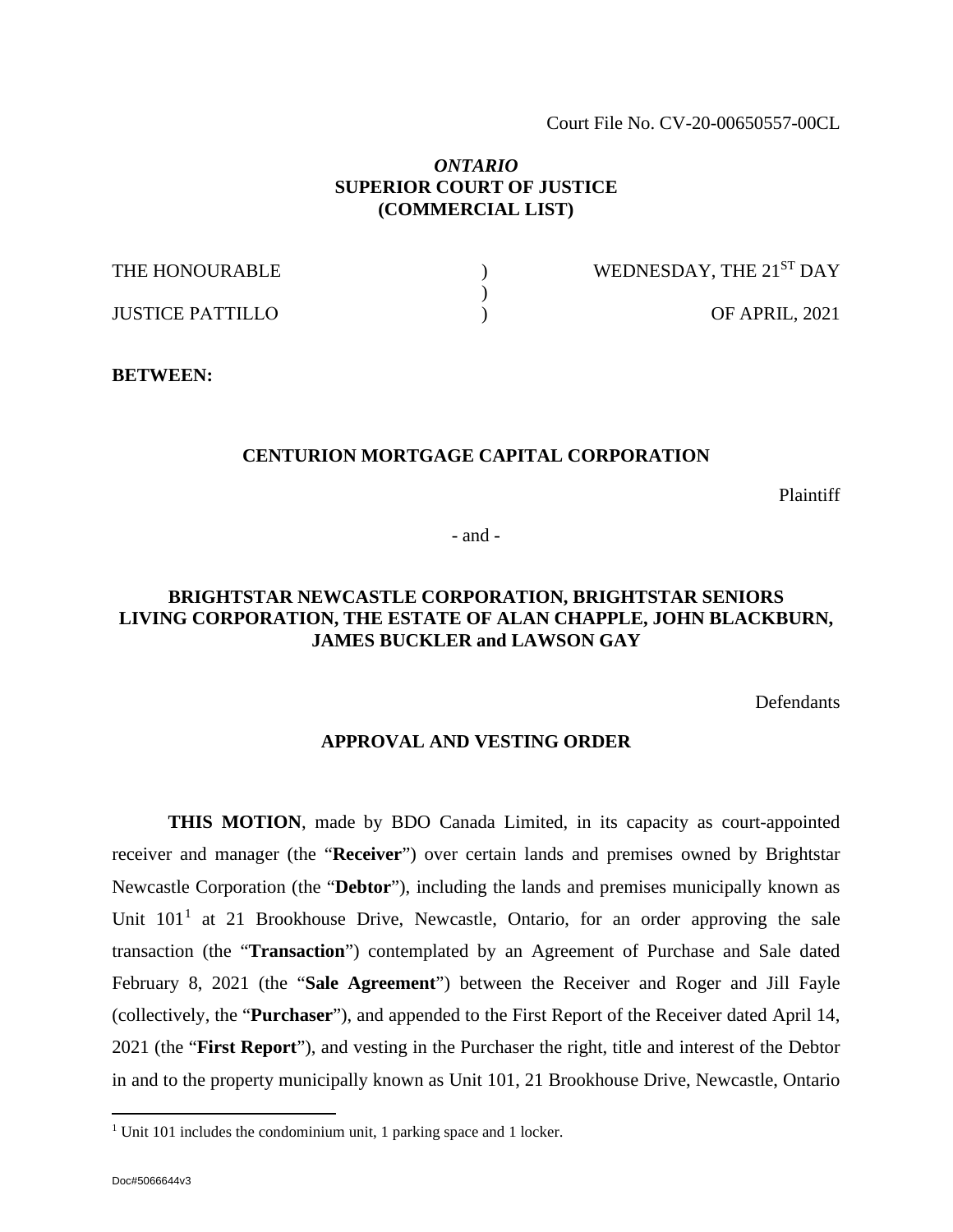and legally described in **Schedule "A"** hereto (collectively, the "**Purchased Assets**"), was heard this day at Toronto via Zoom videoconference.

**ON READING** the First Report and on hearing the submissions of counsel for the Receiver, Centurion Mortgage Capital Corporation and Maple Terrazzo Marble & Tile Partnership, and such other counsel as were present; no one appearing for any other person on the service list, although properly served as appears from the affidavit of Amy Casella sworn April 14, 2021, filed:

1. **THIS COURT ORDERS** that the time for service and filing of the Notice of Motion and Motion Record is hereby abridged and validated so that this motion is properly returnable today and hereby dispenses with further service thereof.

2. **THIS COURT ORDERS AND DECLARES** that the Transaction is hereby approved, and the execution of the Sale Agreement by the Receiver is hereby authorized and approved, with such minor amendments as the Receiver may deem necessary. The Receiver is hereby authorized and directed to take such additional steps and execute such additional documents as may be necessary or desirable for the completion of the Transaction and for the conveyance of the Purchased Assets to the Purchaser.

3. **THIS COURT ORDERS AND DECLARES** that upon the delivery of a Receiver's certificate to the Purchaser substantially in the form attached as **Schedule "B"** hereto (the "**Receiver's Certificate**"), all of the Debtor's right, title and interest in and to the Purchased Assets shall vest absolutely in the Purchaser, free and clear of and from any and all security interests (whether contractual, statutory, or otherwise), hypothecs, mortgages, trusts or deemed trusts (whether contractual, statutory, or otherwise), liens, executions, levies, charges, or other financial or monetary claims, whether or not they have attached or been perfected, registered or filed and whether secured, unsecured or otherwise (collectively, the "**Claims**") including, without limiting the generality of the foregoing: (i) any encumbrances or charges created by orders made in this proceeding; and (ii) all charges, security interests or claims evidenced by registrations pursuant to the *Personal Property Security Act* (Ontario) or any other personal property registry system (all of which are collectively referred to as the "**Encumbrances**") and, for greater certainty, this Court orders that all of the Encumbrances affecting or relating to the Purchased Assets are hereby expunged and discharged as against the Purchased Assets.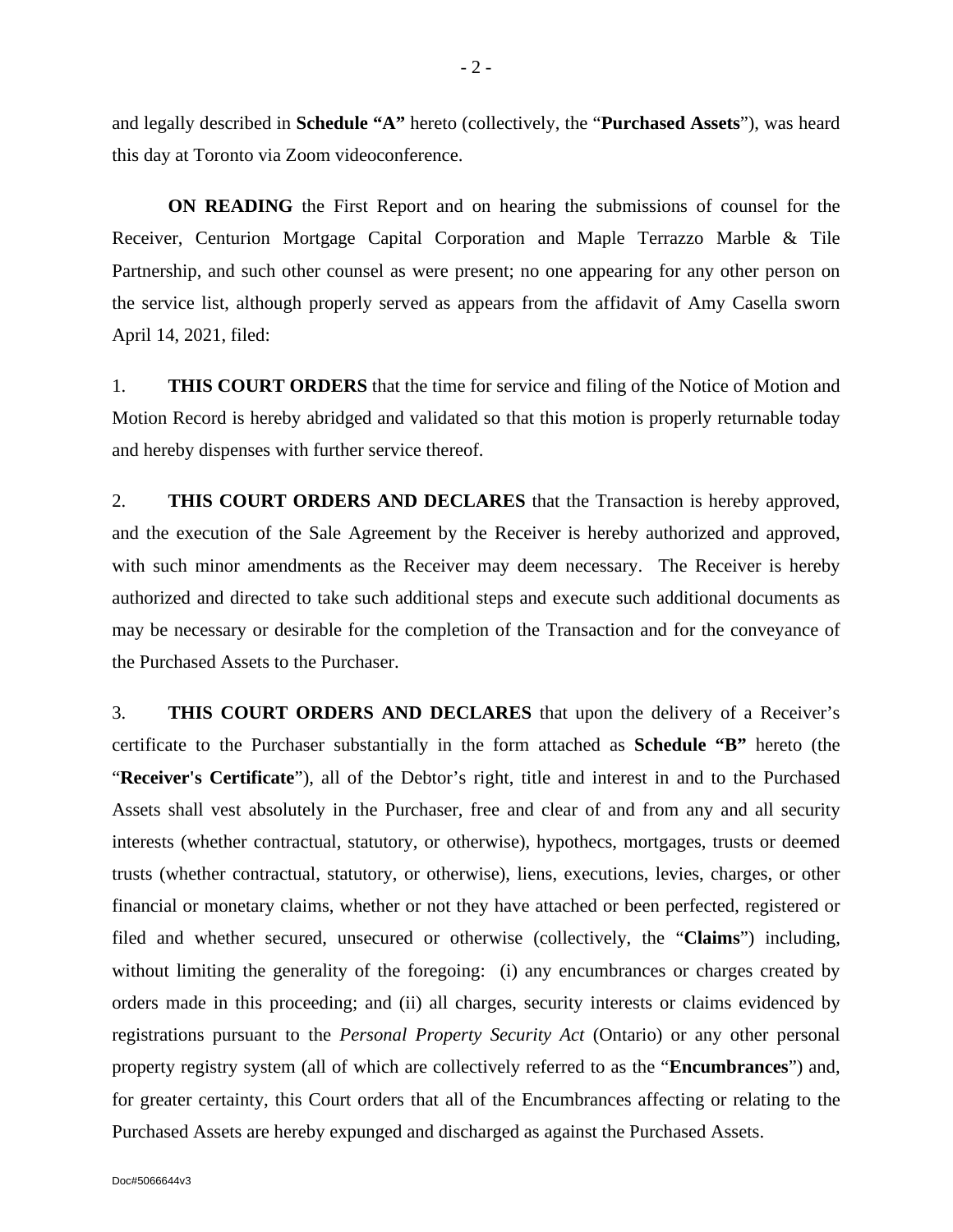4. **THIS COURT ORDERS** that upon the registration in the Land Registry Office for the Land Titles Division of Durham (No. 40) of an Application for Vesting Order in the form prescribed by the *Land Titles Act* and/or the *Land Registration Reform Act*, the Land Registrar is hereby directed to enter the Purchaser as the owner of the Property, and is hereby directed to delete and expunge from title to the Property all of the instruments listed in **Schedule "C"** hereto.

5. **THIS COURT ORDERS** that for the purposes of determining the nature and priority of Claims, the net proceeds from the sale of the Purchased Assets shall stand in the place and stead of the Purchased Assets, and that from and after the delivery of the Receiver's Certificate all Claims and Encumbrances shall attach to the net proceeds from the sale of the Purchased Assets with the same priority as they had with respect to the Purchased Assets immediately prior to the sale, as if the Purchased Assets had not been sold and remained in the possession or control of the person having that possession or control immediately prior to the sale.

6. **THIS COURT ORDERS AND DIRECTS** the Receiver to file with the Court a copy of the Receiver's Certificate, forthwith after delivery thereof.

#### 7. **THIS COURT ORDERS** that, notwithstanding:

- (a) the pendency of these proceedings;
- (b) any applications for a bankruptcy order now or hereafter issued pursuant to the *Bankruptcy and Insolvency Act* (Canada) in respect of the Debtor and any bankruptcy order issued pursuant to any such applications; and
- (c) any assignment in bankruptcy made in respect of the Debtor;

the vesting of the Purchased Assets in the Purchaser pursuant to this Order shall be binding on any trustee in bankruptcy that may be appointed in respect of the Debtor and shall not be void or voidable by creditors of the Debtor, nor shall it constitute nor be deemed to be a fraudulent preference, assignment, fraudulent conveyance, transfer at undervalue, or other reviewable transaction under the *Bankruptcy and Insolvency Act* (Canada) or any other applicable federal or provincial legislation, nor shall it constitute oppressive or unfairly prejudicial conduct pursuant to any applicable federal or provincial legislation.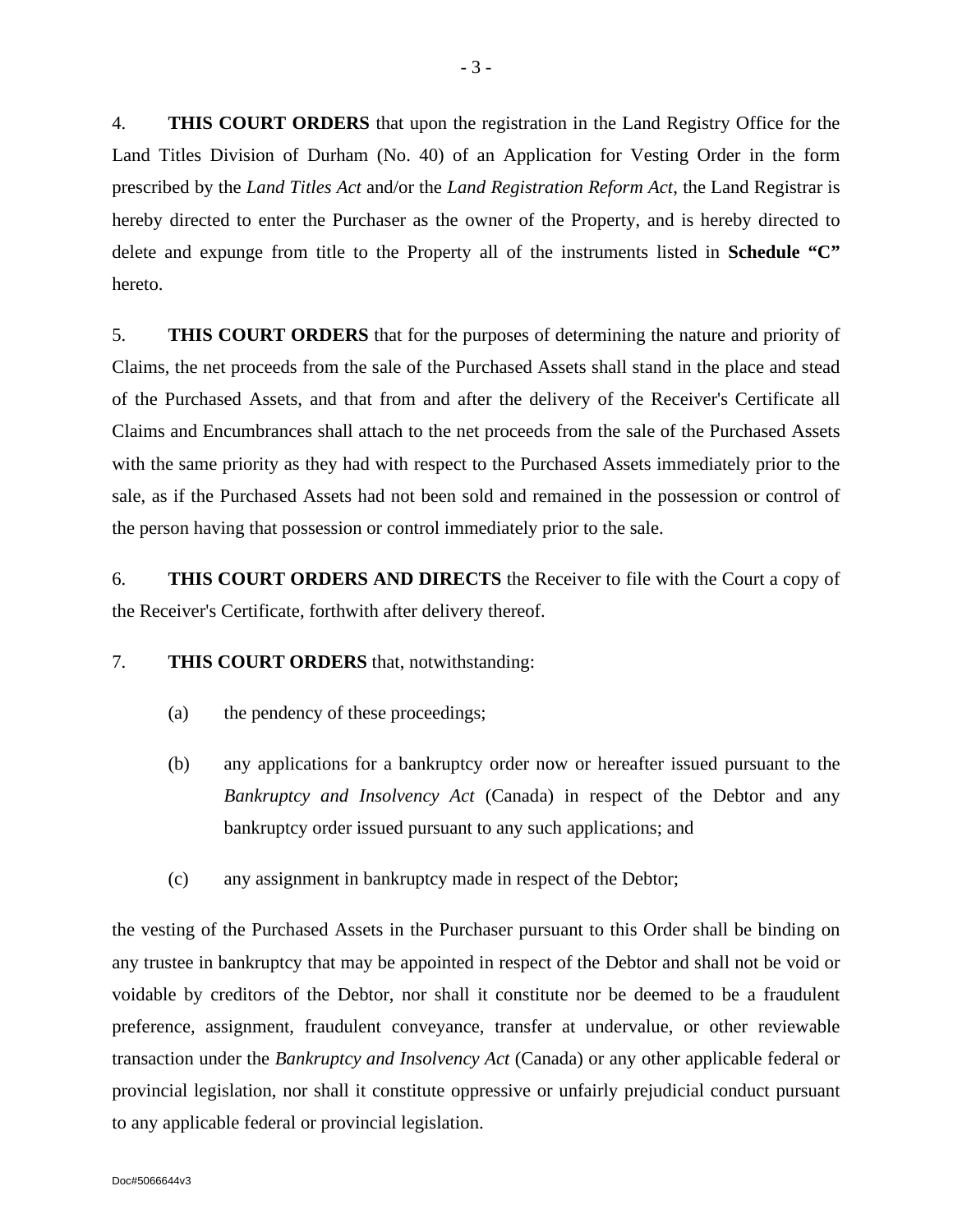8. **THIS COURT HEREBY REQUESTS** the aid and recognition of any court, tribunal, regulatory or administrative body having jurisdiction in Canada to give effect to this Order and to assist the Receiver and its agents in carrying out the terms of this Order. All courts, tribunals, regulatory and administrative bodies are hereby respectfully requested to make such orders and to provide such assistance to the Receiver, as an officer of this Court, as may be necessary or desirable to give effect to this Order or to assist the Receiver and its agents in carrying out the terms of this Order.

 $H$  and  $\Psi$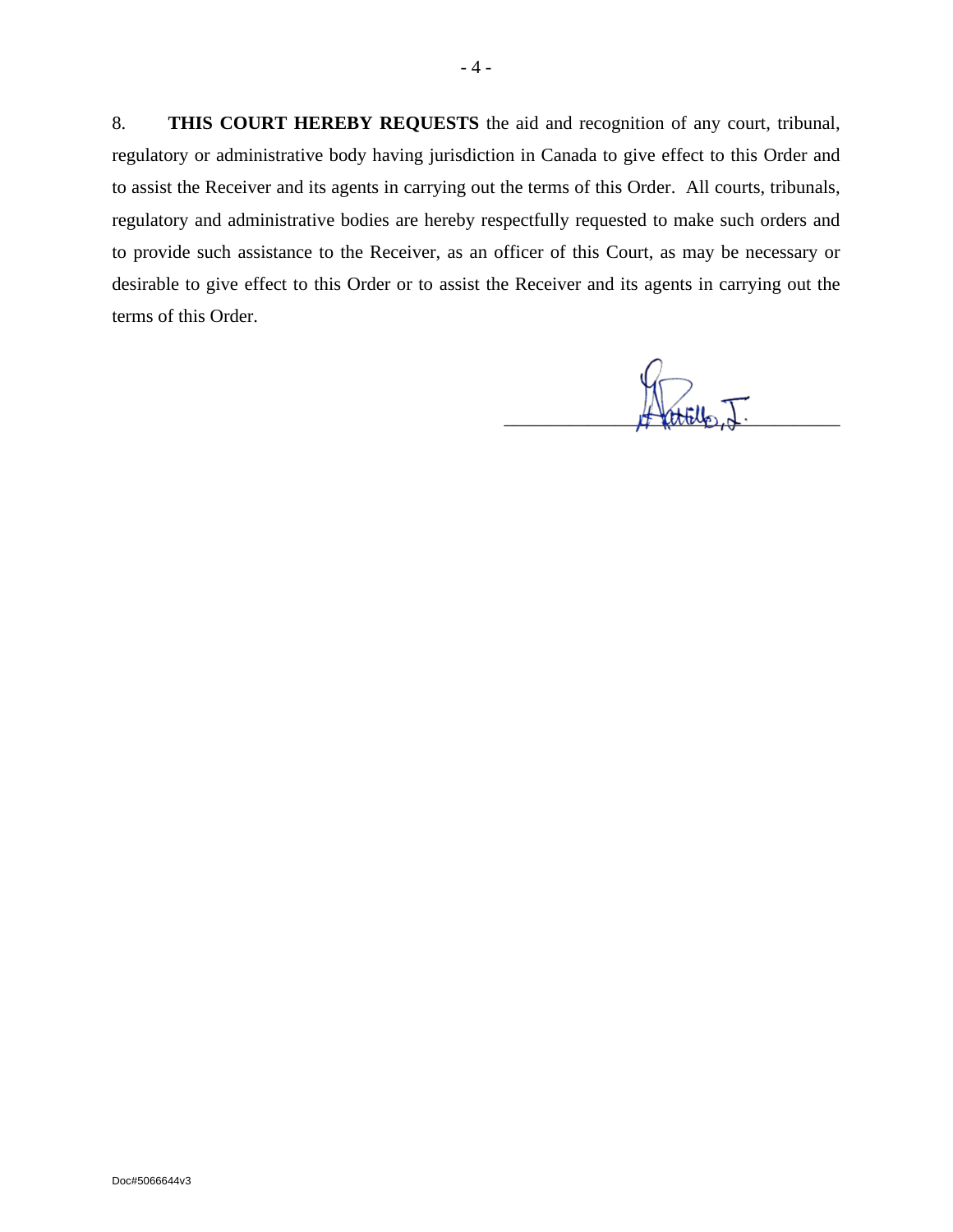PIN 27312-0001

### UNIT 1, LEVEL 1, DURHAM STANDARD CONDOMINIUM PLAN NO. 312 AND ITS APPURTENANT INTEREST; SUBJECT TO EASEMENTS AS SET OUT IN SCHEDULE AS IN DR1802470; MUNICIPALITY OF CLARINGTON

PIN 27312-0128

UNIT 50, LEVEL A, DURHAM STANDARD CONDOMINIUM PLAN NO. 312 AND ITS APPURTENANT INTEREST; SUBJECT TO EASEMENTS AS SET OUT IN SCHEDULE A AS IN DR1802470; MUNICIPALITY OF CLARINGTON

PIN 27312-0173

UNIT 95, LEVEL A, DURHAM STANDARD CONDOMINIUM PLAN NO. 312 AND ITS APPURTENANT INTEREST; SUBJECT TO EASEMENTS AS SET OUT IN SCHEDULE A AS IN DR1802470; MUNICIPALITY OF CLARINGTON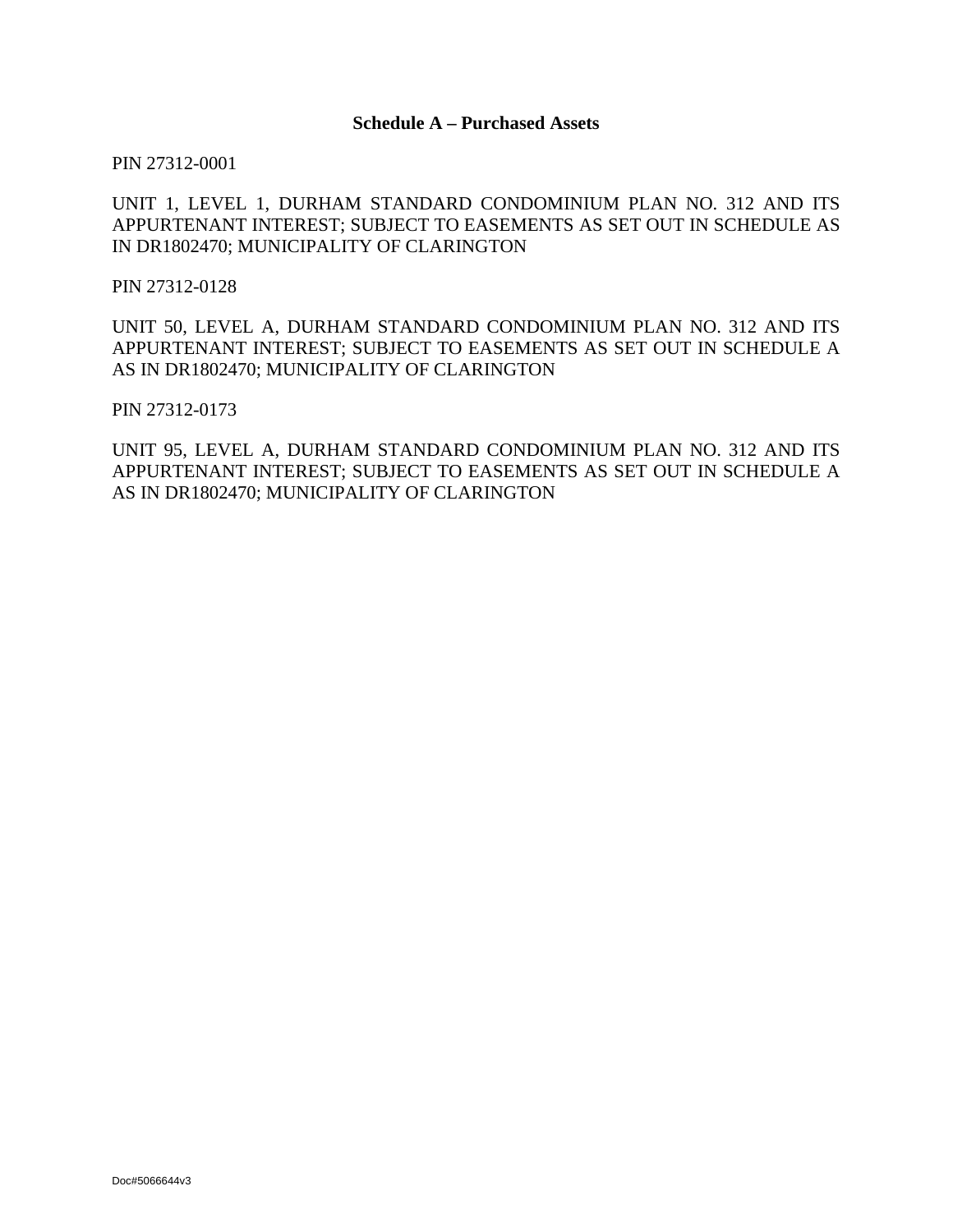#### **Schedule B – Form of Receiver's Certificate**

Court File No. CV-20-00650557-00CL

## *ONTARIO* **SUPERIOR COURT OF JUSTICE (COMMERCIAL LIST)**

**BETWEEN:**

## **CENTURION MORTGAGE CAPITAL CORPORATION**

Plaintiff

- and -

## **BRIGHTSTAR NEWCASTLE CORPORATION, BRIGHTSTAR SENIORS LIVING CORPORATION, THE ESTATE OF ALAN CHAPPLE, JOHN BLACKBURN, JAMES BUCKLER and LAWSON GAY**

**Defendants** 

#### **RECEIVER'S CERTIFICATE**

#### **RECITALS**

A. Pursuant to an Order of the Ontario Superior Court of Justice (the "**Court**") dated November 25, 2020, BDO Canada Limited was appointed as the receiver and manager (the "**Receiver**") over certain lands and premises owned by Brightstar Newcastle Corporation (the "Debtor"), including the lands and premises municipally known as Unit 101<sup>[2](#page-5-0)</sup> at 21 Brookhouse Drive, Newcastle, Ontario (the "**Property**").

B. Pursuant to an Order of the Court dated April 21, 2021, the Court approved the Agreement of Purchase and Sale between the Receiver and Roger and Jill Fayle (collectively, the "**Purchaser**") dated February 8, 2021 (the "**Sale Agreement**"), and provided for the vesting in the Purchaser of the right, title and interest of the Debtor in and to the purchased assets as described in the said order (collectively, the "**Purchased Assets**"), which vesting is to be effective with respect to the Purchased Assets upon the delivery by the Receiver to the Purchaser

<span id="page-5-0"></span><sup>2</sup> Unit 101 includes the condominium unit, 1 parking space and 1 locker.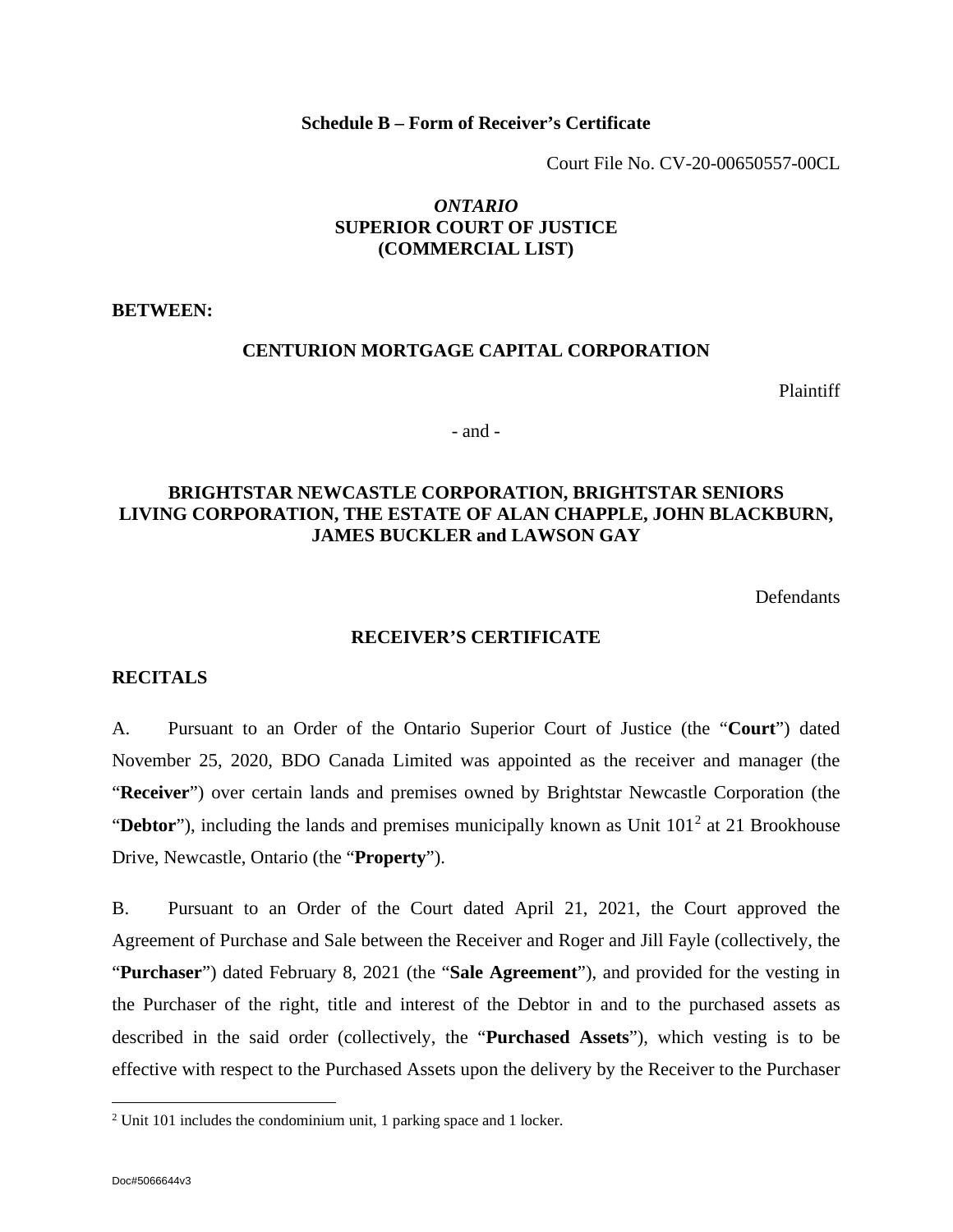of a certificate confirming (i) the payment by the Purchaser of the purchase price for the Purchased Assets; (ii) that the conditions to closing as set out in the Sale Agreement have been satisfied or waived by the Receiver and the Purchaser; and (iii) the Transaction has been completed to the satisfaction of the Receiver.

C. Unless otherwise indicated herein, terms with initial capitals have the meanings set out in the Sale Agreement.

## **THE RECEIVER CERTIFIES** the following:

1. The Purchaser has paid and the Receiver has received the purchase price for the Purchased Assets;

2. The conditions to Closing as set out in the Sale Agreement have been satisfied or waived by the Receiver and the Purchaser; and

3. The Transaction has been completed to the satisfaction of the Receiver.

This Certificate was delivered by the Receiver at \_\_\_\_\_\_\_\_\_ [TIME] on \_\_\_\_\_\_\_ [DATE].

BDO Canada Limited., in its capacity as courtappointed receiver and manager of the property known as Unit 101, 21 Brookhouse Drive, Newcastle, Ontario

Per:

Name: Gary Cerrato Title: Senior Vice-President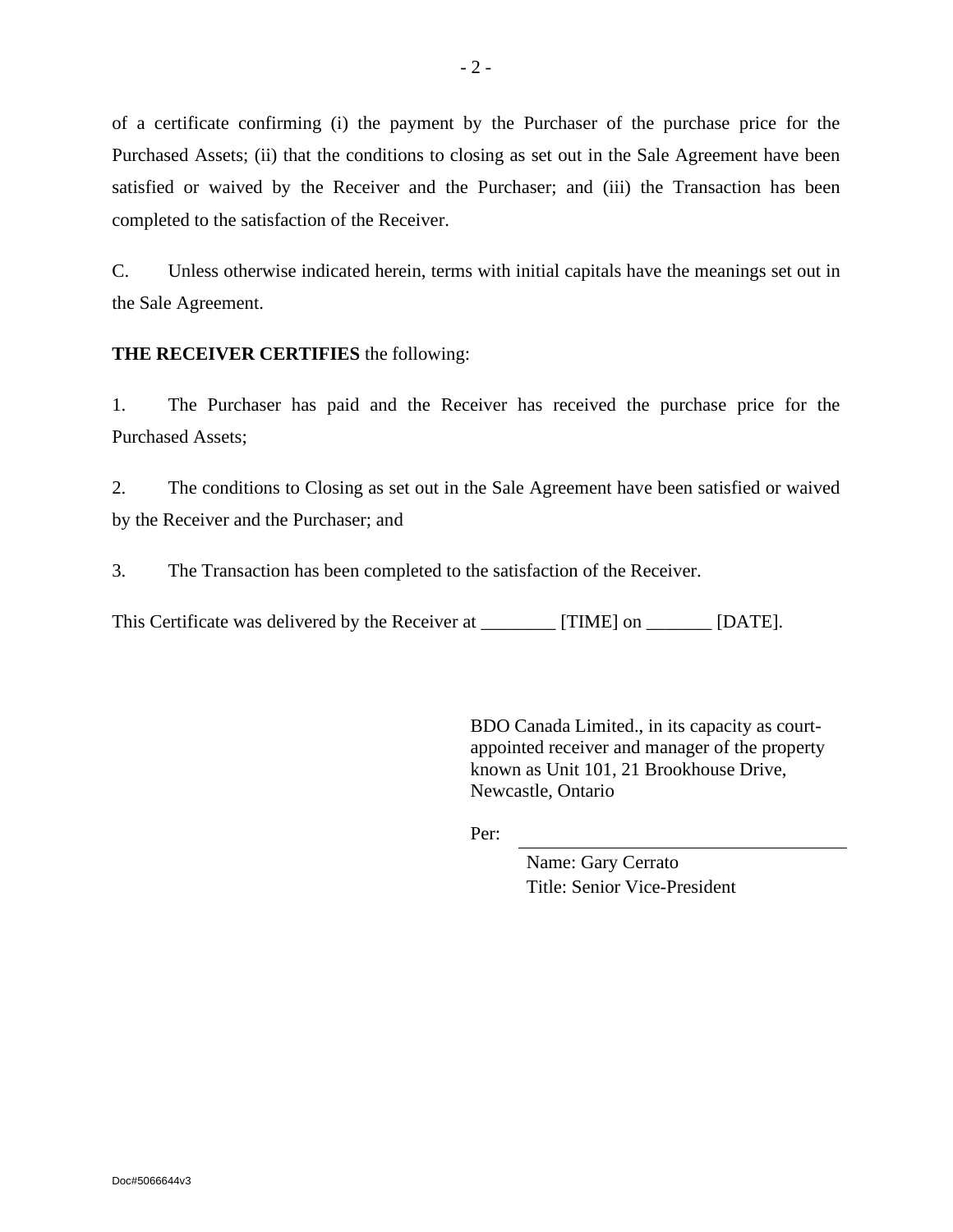PIN 27312-0001

UNIT 1, LEVEL 1, DURHAM STANDARD CONDOMINIUM PLAN NO. 312 AND ITS APPURTENANT INTEREST; SUBJECT TO EASEMENTS AS SET OUT IN SCHEDULE AS IN DR1802470; MUNICIPALITY OF CLARINGTON

PIN 27312-0128

UNIT 50, LEVEL A, DURHAM STANDARD CONDOMINIUM PLAN NO. 312 AND ITS APPURTENANT INTEREST; SUBJECT TO EASEMENTS AS SET OUT IN SCHEDULE A AS IN DR1802470; MUNICIPALITY OF CLARINGTON

PIN 27312-0173

UNIT 95, LEVEL A, DURHAM STANDARD CONDOMINIUM PLAN NO. 312 AND ITS APPURTENANT INTEREST; SUBJECT TO EASEMENTS AS SET OUT IN SCHEDULE A AS IN DR1802470; MUNICIPALITY OF CLARINGTON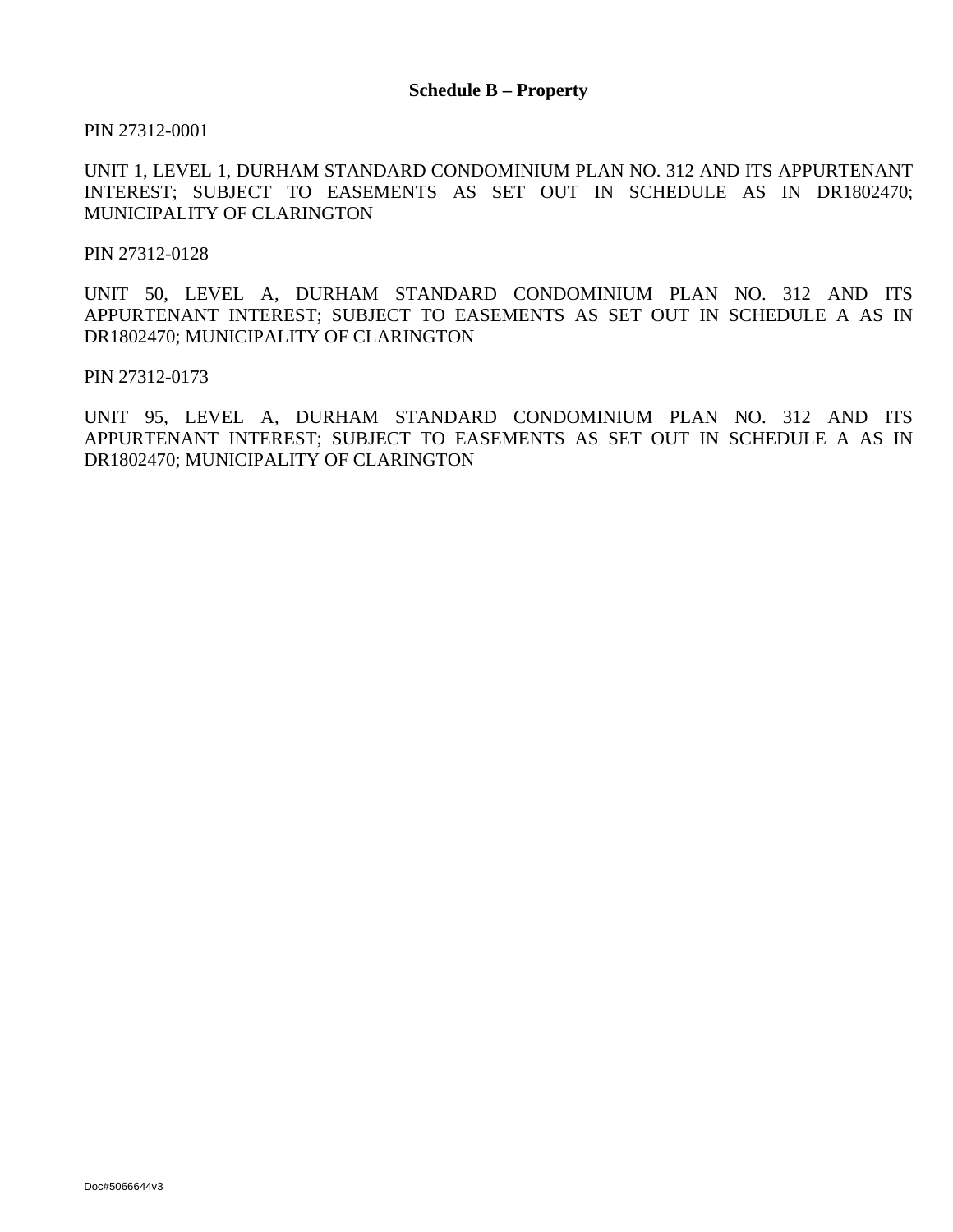# **Schedule C – Claims to be deleted and expunged from title to Real Property**

| <b>Instrument</b><br>No. | <b>Date</b> | <b>Instrument</b>                                                                                                                                |
|--------------------------|-------------|--------------------------------------------------------------------------------------------------------------------------------------------------|
|                          |             |                                                                                                                                                  |
| DR1225975                | 2013/11/14  | Charge in the amount of \$250,000 granted by Brightstar<br>Newcastle Corporation in favour of Brightstar Seniors Living<br>Corporation           |
| DR1234323                | 2013/12/16  | Transfer of Charge from Brightstar Seniors Living Corporation<br>in favour of 2153491 Ontario Inc.                                               |
| DR1399636                | 2015/09/04  | Charge in the amount of \$750,000 granted by Brightstar<br>Newcastle Corporation in favour of Jason Boccinfuso                                   |
| DR1423350                | 2015/11/18  | Transfer of Charge from Jason Boccinfuso to Jason<br>Boccinfuso and 1791029 Ontario Inc.                                                         |
| DR1432633                | 2015/12/15  | Postponement by 2153491 Ontario Inc. in favour of Jason<br>Boccinfuso and 1791029 Ontario Inc.                                                   |
| DR1474136                | 2016/05/17  | Charge in the amount of \$4,565,000 granted by Brightstar<br>Newcastle Corporation in favour of Centurion Mortgage<br><b>Capital Corporation</b> |
| DR1474137                | 2016/05/17  | Notice Assignment of Rents General by Brightstar Newcastle<br>Corporation in favour of Centurion Mortgage Capital<br>Corporation                 |
| DR1474138                | 2016/05/17  | Postponement by Jason Boccinfuso and 1791029 Ontario Inc.<br>in favour of Centurion Mortgage Capital Corporation                                 |
| DR1474139                | 2016/05/17  | Postponement by 2153491 Ontario Inc. in favour of Centurion<br><b>Mortgage Capital Corporation</b>                                               |
| DR1493303                | 2016/07/13  | Charge in the amount of \$4,100,000 granted by Brightstar<br>Newcastle Corporation in favour of The Guarantee Company<br>of North America        |
| DR1493304                | 2016/07/13  | Postponement by Centurion Mortgage Capital Corporation in<br>favour of The Guarantee Company of North America                                    |
| DR1493305                | 2016/07/13  | Postponement by Jason Boccinfuso and 1791029 Ontario Inc.<br>in favour of The Guarantee Company of North America                                 |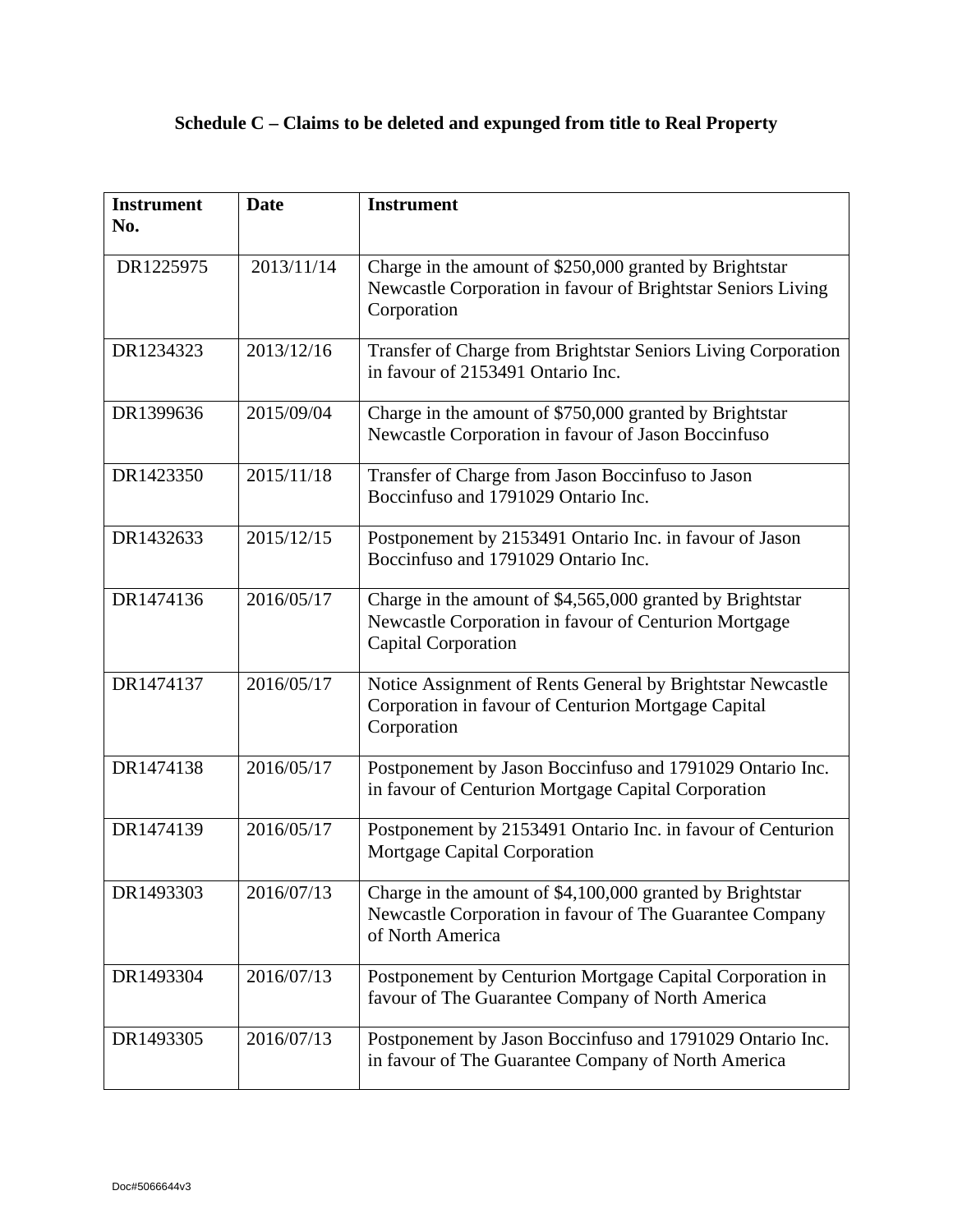| DR1493306 | 2016/07/13 | Postponement by 2153491 Ontario Inc. in favour of The<br>Guarantee Company of North America                                                        |
|-----------|------------|----------------------------------------------------------------------------------------------------------------------------------------------------|
| DR1623323 | 2017/08/03 | Charge in the amount of \$596,466 granted by Brightstar<br>Newcastle Corporation in favour of The Corporation of the<br>Municipality of Clarington |
| DR1667164 | 2017/12/15 | Charge in the amount of \$2,500,000 granted by Brightstar<br>Newcastle Corporation in favour of 1791029 Ontario Inc.                               |
| DR1667165 | 2017/12/15 | Postponement by 2153491 Ontario Inc. in favour of 1791029<br>Ontario Inc.                                                                          |
| DR1684772 | 2018/02/27 | Postponement by Centurion Mortgage Capital Corporation in<br>favour of Veridian Connections Inc.                                                   |
| DR1684773 | 2018/02/27 | Postponement by The Guarantee Company of North America<br>in favour of Veridian Connections Inc.                                                   |
| DR1684774 | 2018/02/27 | Postponement by Jason Boccinfuso and 1791029 Ontario Inc.<br>in favour of Veridian Connections Inc.                                                |
| DR1684775 | 2018/02/27 | Postponement by The Corporation of the Municipality of<br>Clarington in favour of Veridian Connections Inc.                                        |
| DR1684776 | 2018/02/27 | Postponement by 1791029 Ontario Inc. in favour of Veridian<br>Connections Inc.                                                                     |
| DR1684777 | 2018/02/27 | Postponement by 2153491 Ontario Inc. in favour of Veridian<br>Connections Inc.                                                                     |
| DR1870231 | 2020/02/06 | Construction Lien in the amount of \$50,735 by Maple<br>Terrazzo Marble & Tile Partnership                                                         |
| DR1880004 | 2020/03/17 | Certificate registered by Maple Terrazzo Marble & Tile<br>Partnership                                                                              |
| DR1909472 | 2020/07/14 | Caution re. Agreement of Purchase and Sale from Brightstar<br>Newcastle Corporation to Wilkinson Construction Services<br>Inc.                     |
| DR1936758 | 2020/10/19 | Caution re. Agreement of Purchase and Sale from Brightstar<br>Newcastle Corporation to Wilkinson Construction Services<br>Inc.                     |
| DR1976833 | 2021/02/25 | Condominium Lien in the amount of \$1515.99 by Durham<br>Standard Condominium Corporation No. 312                                                  |